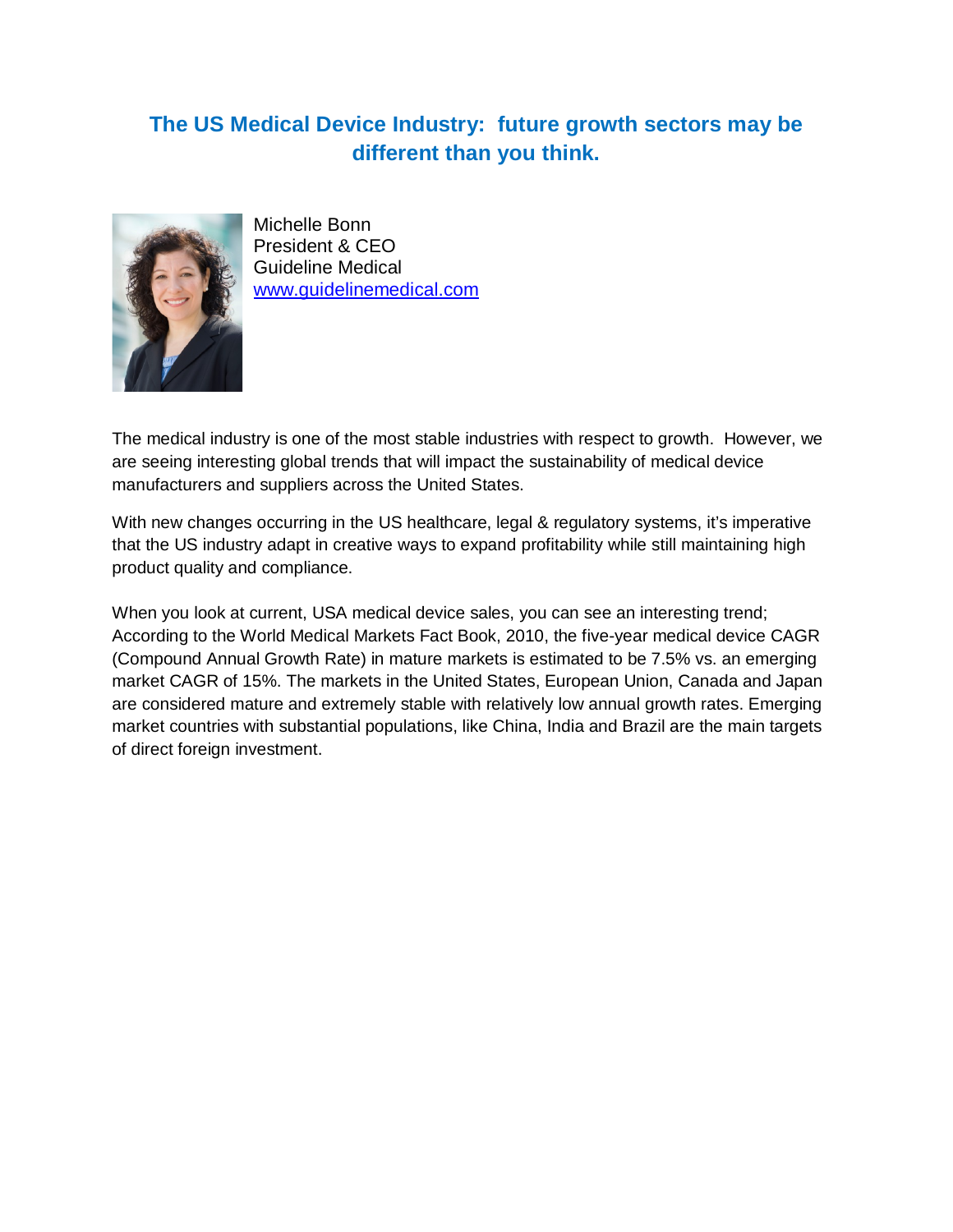

## *\*Image courtesy or PRTM management consultants*

Based on these statistics, the thought process within the industry needs to change direction. Instead of trying to force sales in slow growth markets (USA, Canada, Japan), companies should focus on selling new versions of existing products to new, growing markets (China, India, Brazil).

"In a recent interview conducted by MD&DI with [Sanjay Salunkhe,](http://www.qmed.com/mpmn/medtechpulse/execs-weigh-balancing-risks-and-rewards-medtech-globalization) head of Global Business Development for Product & Engineering Solutions at iGATE;

Salunkhe claimed that the medical device market can be broken into three categories:

- 1. The premium market: the Western countries or the so-called "developed nations," which are willing to pay a premium for new technologies.
- 2. The second tier: this is a performance market where you are expected to provide more reliability and performance assurance for the product line.
- 3. The third market: which is the value market—the emerging markets. This is one of the largest areas for growth"

\**Brian Muntz, MDDI Publication, September 15, 2012, "To Be Successful in Emerging Markets, Device Companies Must Embrace 'Bottom-Up Innovation'*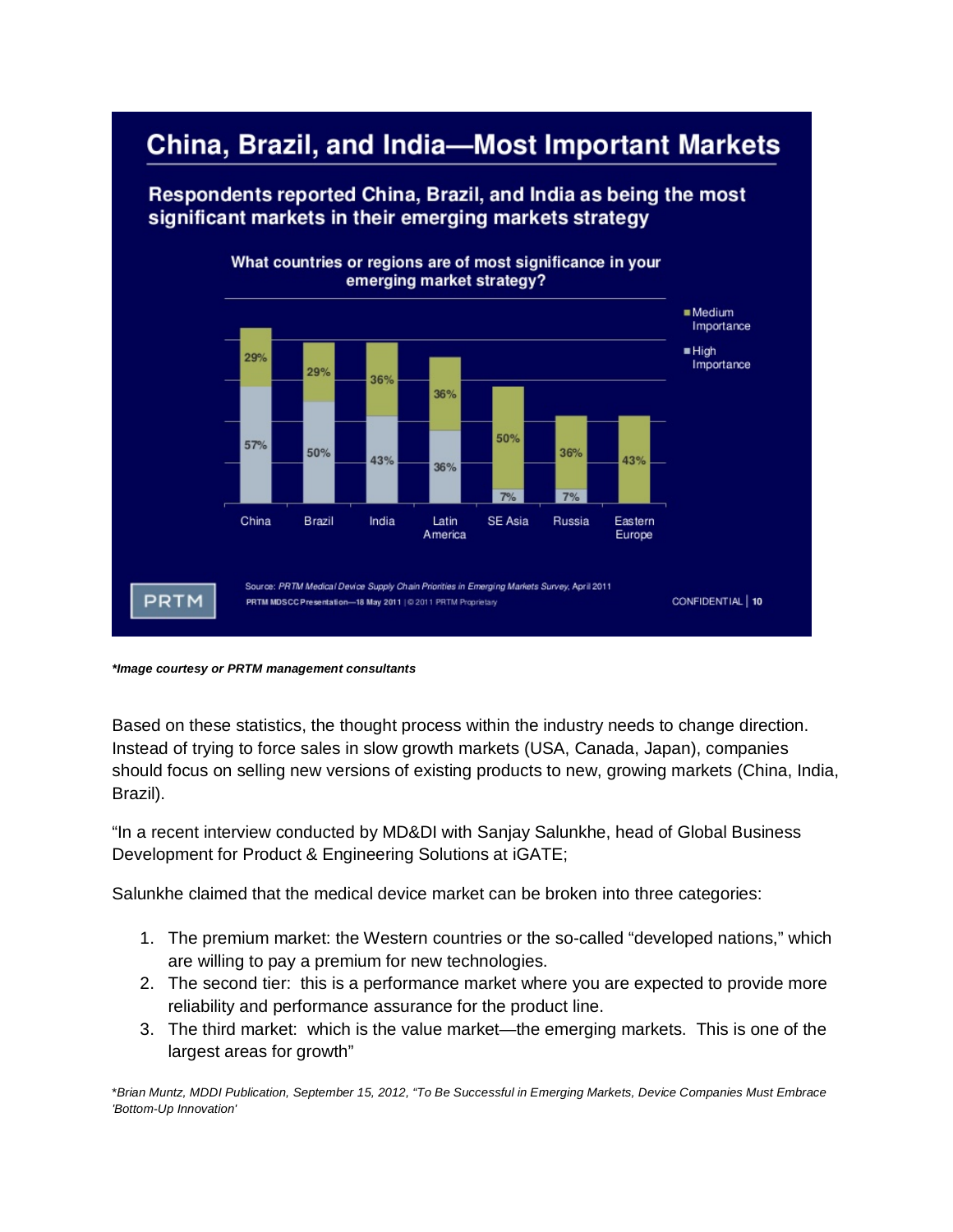The strategic shift in thinking lies in the way a company is able to redesign their existing product lines to meet new market needs**. Recreate your device to offer value and reliability but use local resources to make your device**; the real benefit here is that you bypass the need to export your device into a foreign country. A company doesn't need to own or acquire manufacturing facilities. You just need to find those facilities with high end production and design capabilities.

Much like the automotive industry, outsourcing both administrative and technical / R&D assistance for medical device manufacturing is an inevitable step in the changing global industry.

Let's use China as an example for a "value market" emerging market strategy. The country already has an existing & reliable manufacturing infrastructure in place. A large number of factories are already FDA registered and ISO 13485 and GMP compliant. These facilities have the capability to make your products.

You should still continue to manage your foreign suppliers with regular FDA / ISO audits to ensure the GMPs are being followed & documented throughout your manufacturing processes. Just because you are making a lower cost product does not mean quality production should suffer.

Aside from quality issues, there are other country specific caveats one should be aware of.

- 1. Regulatory requirements should already be in place and approved before you even apply & register your device for sale. The China FDA (CFDA) will require documented evidence of your 510k clearance or PMA approval.
- 2. Prior to selling your products in China, you are required to assign a regulatory agent to your products & company to handle regulatory processing and maintenance. You should also acquire legal representation to manage complicated business issues in China.
- 3. Distribution in China is not a "one country" process. Each region has different specialties and hospital systems. You may need to partner with 3 or 4 distributors to be successful. This may also mean you need to have your products produced in 3 or 4 factories; ultimately requiring more manufacturing project management.
- 4. Your devices will most likely be purchased by patients paying out of pocket. The reimbursement system (the government) won't necessarily cover the cost of your device in question. For example, reimbursement for a hip replacement may only be covered at let's say, 50%. Then, the remaining payment due is out of pocket for the patient. The westernized system of health insurance does not operate in the same way within China. The upside here, since the culture has a growing middle class, more people are willing to spend income on higher cost health care products.